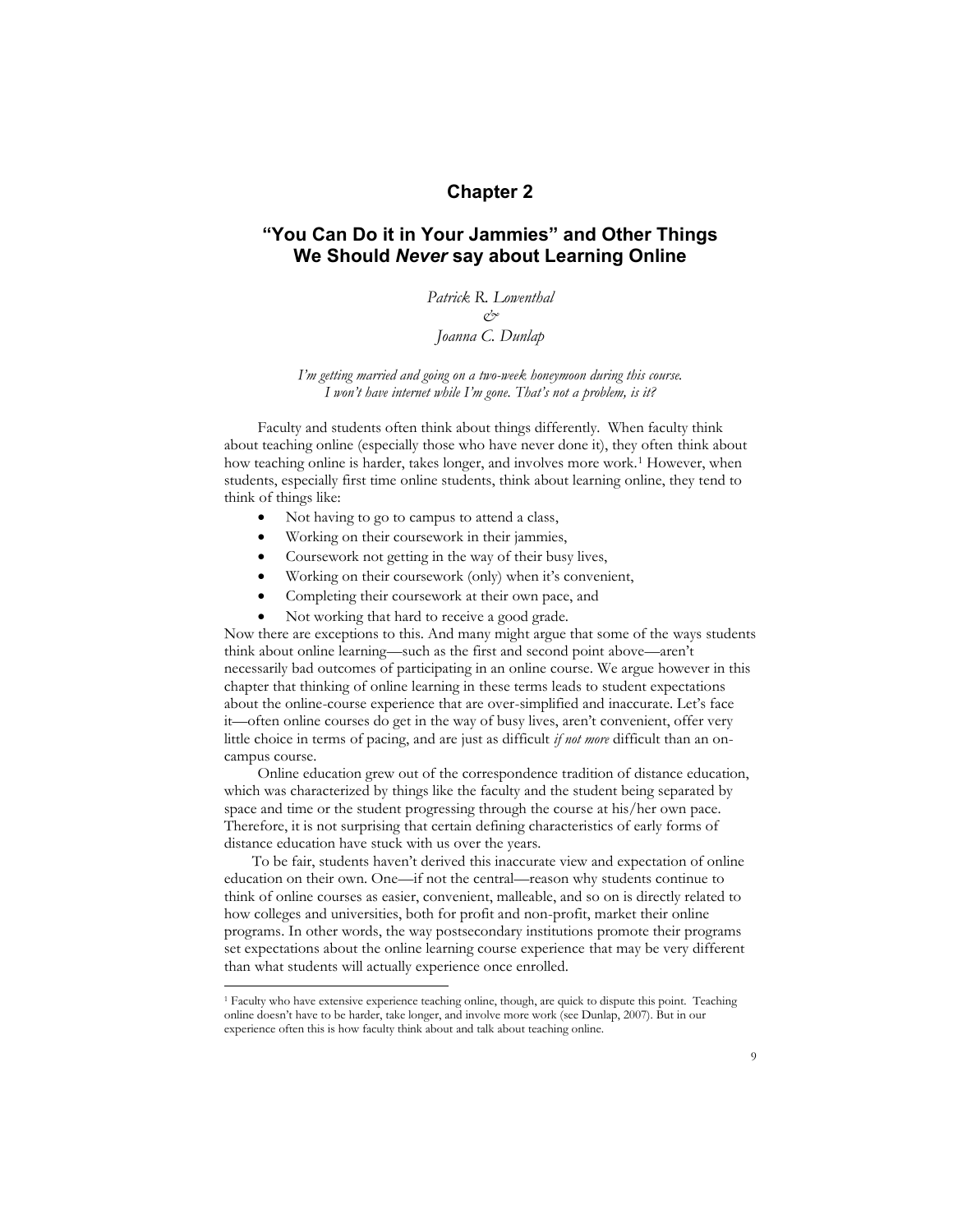Take for instance the following quotes that come from various college and university website descriptions of the online-learning experience they offer to students:

- …The classroom is wherever you are. The class schedule adjusts to fit your schedule.
- …Learning experience that's both customized and flexible, so you can study on your schedule, on your terms.
- The only difference [between the on-campus and online experience] is that as an online student, you can study 24/7 from home, the office, or an Internet café—anywhere you can find a connection.
- Finish your degree without leaving your job or other responsibilities.
- Access course content at your convenience—24 hours a day, seven days a week.
- …The credit and education are the same, even the professors and faculty are the same. The only difference is that it's online, on your terms… allowing you the freedom to spend time on what matters most to you.
- We offer *real* degrees designed to fit into your *real* life. Our … multiple start dates allow you to start when the time is right for *you*. The convenience of 100% online classes is ideal for the adult learner, particularly for those who work full-time, have families and are unable to get to a traditional campus. You really can live your life while completing your bachelor's degree or earning your master's degree.

What makes these marketing statements even more incongruent with reality is that the same institutions also claim that their online courses and programs provide students with *cutting-edge curriculum, [where students] will gain the real-world experience [they] need to succeed in today's global marketplace*, using *a collaborative learning environment* in which they *interact with classmates from around the world* leading to *immediate, real-world application* of their coursework—all outcomes that cannot be effectively achieved if the online coursework is individually paced and so flexible that it seamlessly fits into each student's busy schedule. Still not convinced of the false expectations of the online-learning experience promoted by postsecondary institutions, then watch the following video:



We could go on, but we suspect you get the point. This type of language should be familiar to most. In the following paragraphs, we argue why this type of language is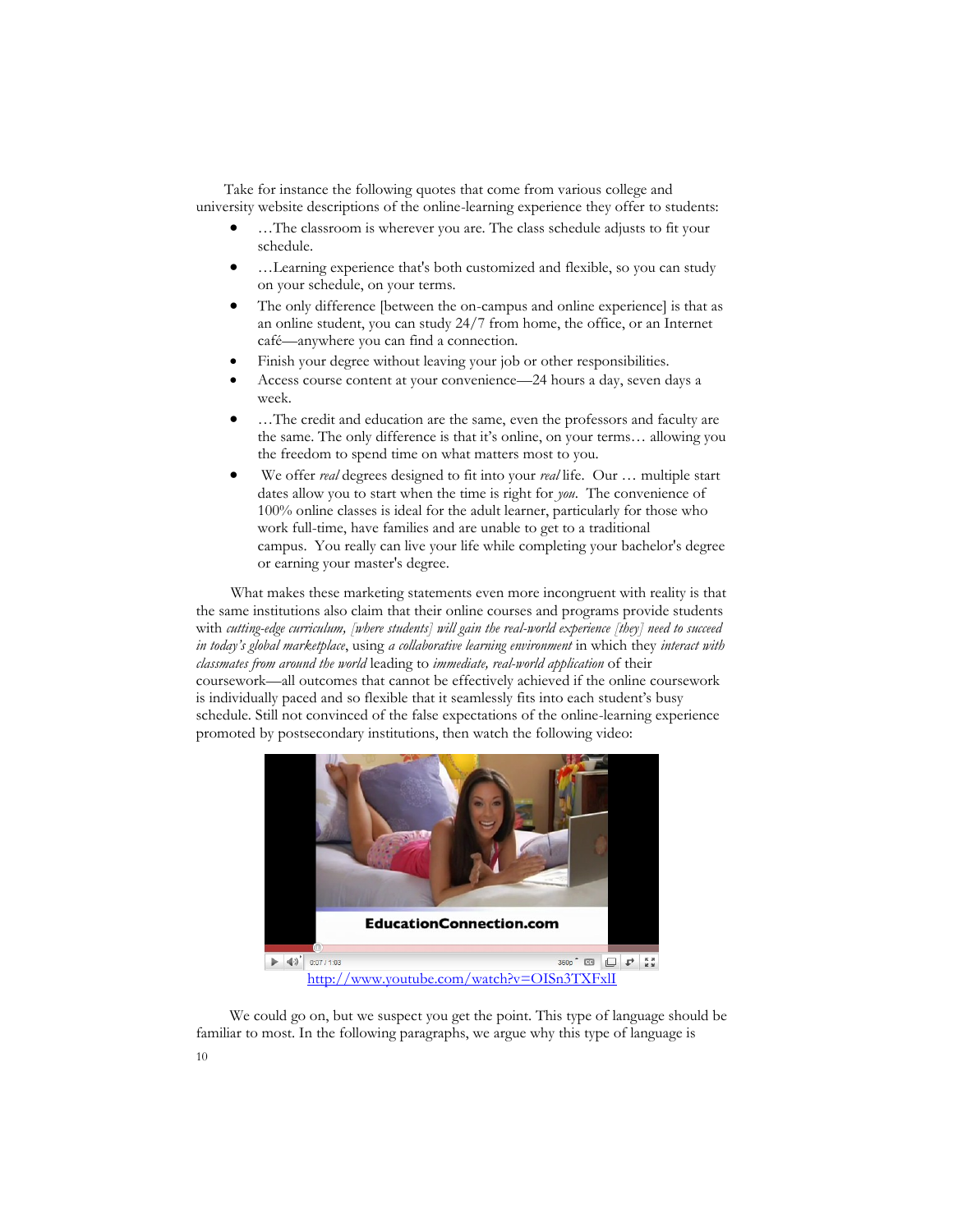problematic and how it places constraints on faculty and instructional designers in colleges and universities across the country, and finally conclude with what we should do about it!

## **How the Message Shapes Students' Perceptions and Expectations**

Language is intricately connected to thought and shapes how we think and what we do (Vygotsky, 1962, 1978). The way we use language to inform and communicate influences perception and expectations (White & Lowenthal, 2009, 2011). Therefore, postsecondary institutions need to carefully consider the language used to market and describe online learning.

The following themes can be identified in the examples listed in the previous section:

- Immediate—begin when you want; 24/7
- Convenient—take courses when you want; fits your schedule
- You can do it all—busy life, no problem; online learning can fit right in
- Same as on-campus programs—online courses are no different

These themes present in many postsecondary online-program marketing materials send a very strong message of what students should expect from an online-learning experience. Although catchy and enticing, they are very harmful in their inaccuracy; these messages set both students and faculty up for failure as they navigate two very different sets of expectations about the online-course experience.

# *Immediate*

# *Because of my work schedule, I will be working on my online coursework after 10pm each night. You're available to answer questions then, right?*

Students begin online programs with an expectation that everything is going to be 24/7. For better or for worse, the modern university is far from being a 24/7 environment. While some universities do a better job than others with being responsive to students' needs, there is not a single university that we know of that can truly be described as 24/7. Sure, Universities are each trying to automate as much as possible and to put everything they can "online" in some form. The bottom line, though, is that from the library to the registrar to advising, they all have some time each day in which a live person is not available to answer students' questions. But it doesn't just stop there. The problem is exasperated when students with these 24/7 expectations begin taking online courses.

While faculty strive to be as responsive as possible, they are never available 24/7; it is not uncommon for students to wait 24 – 48 hours before hearing back from faculty. This can become maddening to a student who is expecting an immediate answer to his or her question.

### *Convenient*

# *I will just work on my online coursework when I have time…in between the cracks. That'll be OK, right?*

In addition to being 24/7, students also are led to believe that online learning is convenient. This propagates a myth that students can complete their coursework when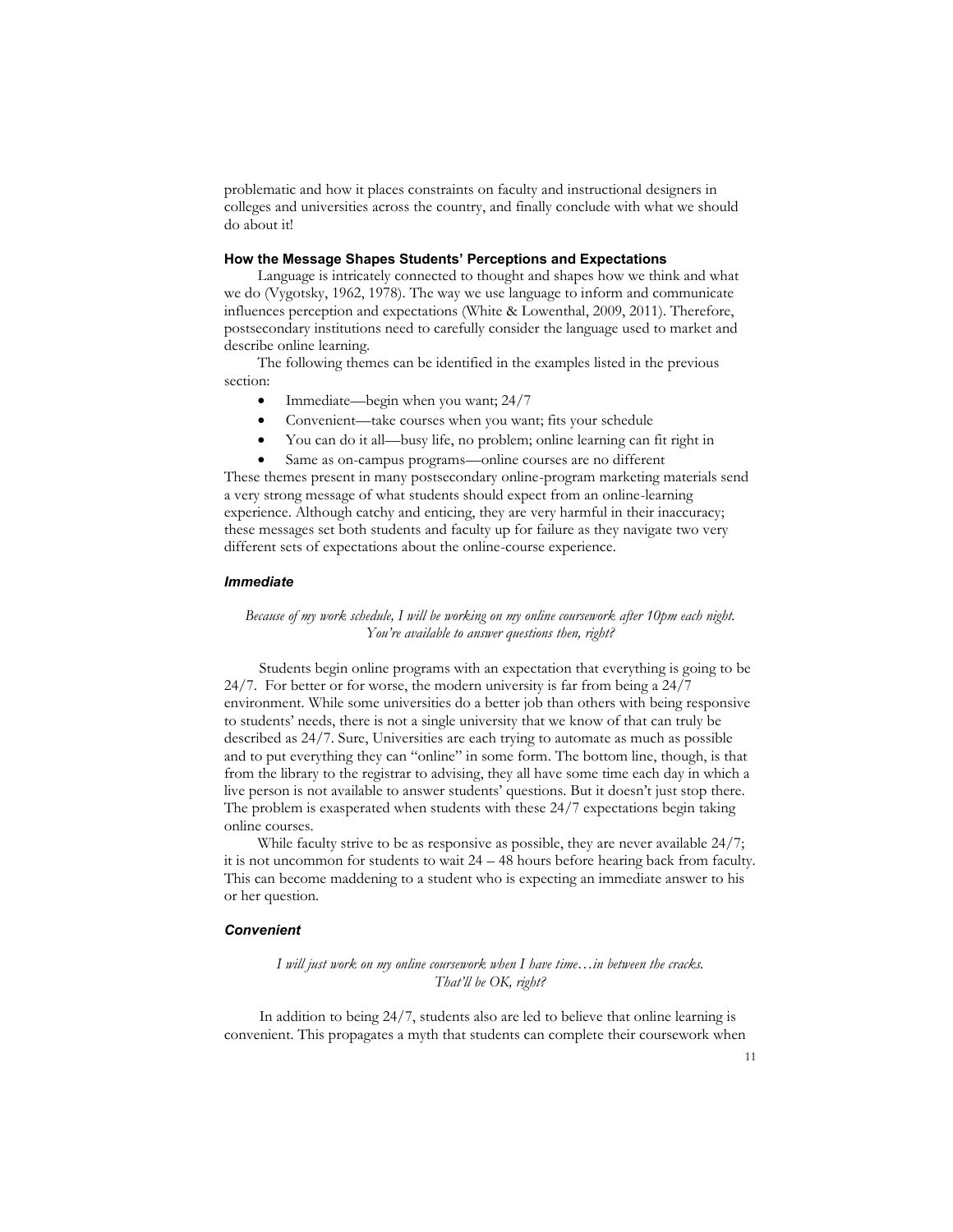they want to, when in fact, most online courses have a specific sequence and structure (often using a week-by-week format); and schedule with specific deadlines for activities, homework, and projects. Further, because of this myth students are led to believe that they do not have to do anything that is inconvenient for them. For instance, students are often bothered when they find out that in many courses they might be expected to login and take part in online discussions 3-4 times in a given week, or that they need to participate in a synchronous activity at particular time on a particular day. Unfortunately, students' negative reactions to these unexpected activities may lead faculty to avoid otherwise appropriate instructional strategies.

#### *You Can Do It All*

*I work 50+ hours a week, travel a lot for work, and coach my two daughters' soccer teams on the weekend. Taking two online courses won't be a problem, right?…*

Much of the online-program marketing campaigns lead students to believe that even if they have busy lives, they can still find time to fit in college—on their own time. The reality is that completing a college degree takes significant time and effort, regardless of the delivery format. For instance, a 3-credit 15-week long online graduate course will often require anywhere from 9-12 hours of time each week. This breaks down to about two hours a night five days a week. If a student is taking two graduatelevel online courses, then the workload is four hours a night five days a week. While it is true that most online courses are asynchronous and enable students to complete the coursework at any time of the day during a given week, there is only so much time in a day. If students work full time and have families then that means they will be spending almost all of their free time on their coursework. This is tough but this is the nature of being a full-time student with a full-time job. We need to help students understand the commitment it takes to be online students—especially online students with busy lives.

# *Same as On-Campus Programs*

*If my online program is the same as the one on-campus, then all I have to do is show up in the course shell once a week and listen to a lecture, do a few activities, and take a quiz. I know how that works, so no big deal…right?*

Related to this theme, students actually get two messages. The first is that online courses are no different than on-campus courses. When postsecondary institutions share this message in their marketing materials what they mean is that students can expect the same program plan and courses (e.g., same learning objectives) leading to the same degree. Sometimes it also means that students will be taught by the same faculty teaching the on-campus version of courses. But, it rarely means that students will experience the same pacing or instructional activities. Although there are more and more synchronous communication tools available (e.g., Adobe Connect) that allow for the real-time interactions students are used to in on-campus courses, text-based asynchronous communication tools (e.g., threaded discussion forums) are still the primary tool used for student-instructor and student-student interaction and communication in online courses. Due to the very nature of these tools (i.e., text-based and asynchronous), online courses have very different pacing and use very different instructional strategies than on-campus courses (although, faculty are increasingly using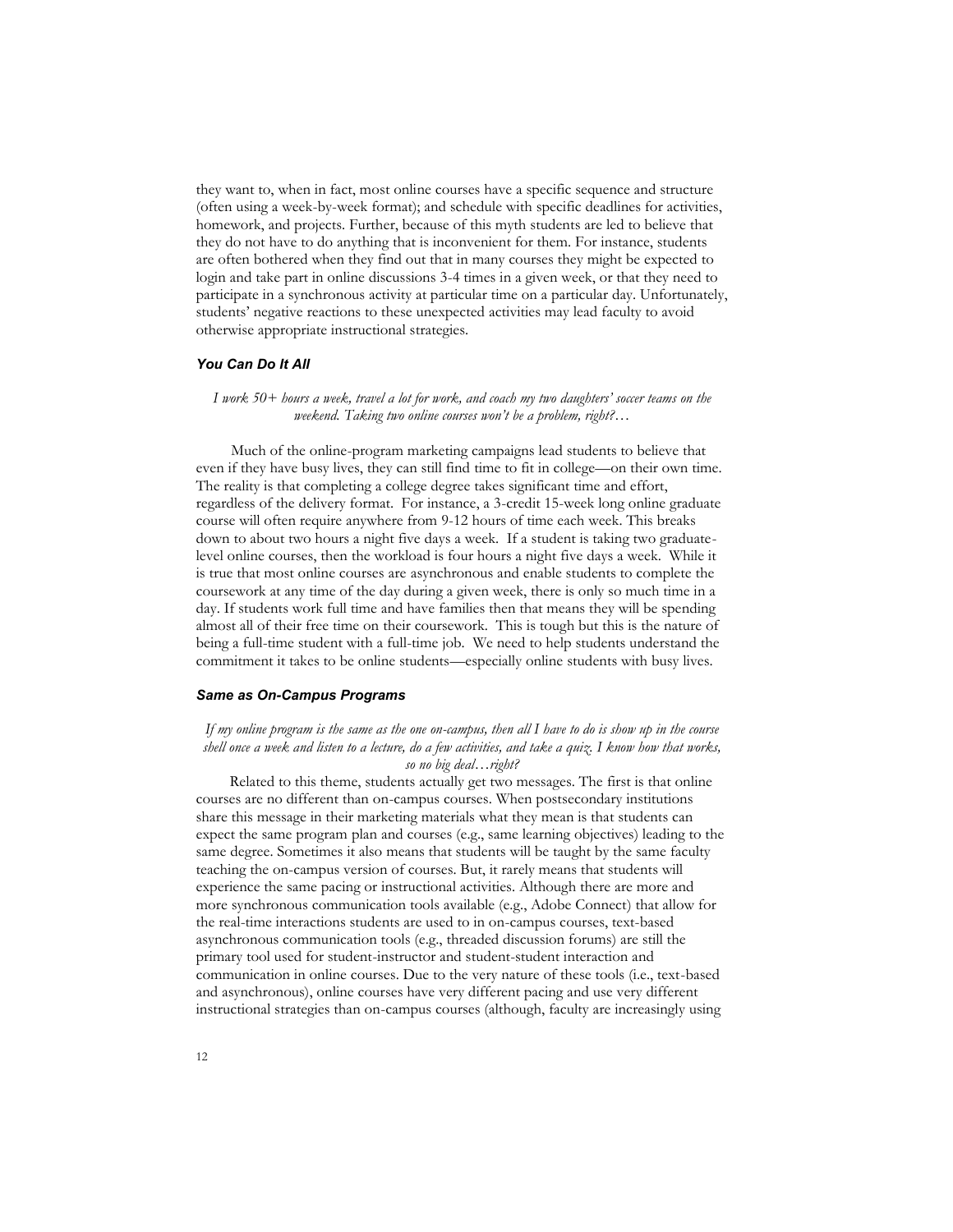these types of tools in their on-campus courses to provide additional support and learning opportunities to students in-between on-campus class meetings).

The other message students get from the "same as on-campus programs" theme is that they do not need to be concerned about their technology and internet access and skills. Because of this message, some students may not realize the need for constant and consistent access to an internet-capable (and connected) computer, and that they need to already possess intermediate computer and internet skills.

#### **Conclusion / Implications**

So where does this leave us? Many of you might feel that there isn't much you can do about how your college or university markets online programs. While this is likely true to some extent, it is important that those on the front lines help administrators and marketing personnel accurately promote online programs. This involves learning about each program and the nuances of the programs. (For examples of marketing materials that establish more accurate student expectations, see http://cps.regis.edu/onlinedegree-rightforyou.php or http://www.jiu.edu/about/e-learning/online-learning-quiz).

But even more importantly this calls for effectively communicating expectations for your online courses to students, ideally before courses start. To be successful, students need clear information on what is expected of them and how they can be successful in your online courses:

- Provide them with a complete reading and assignment due date schedule at the start of the course. This gives them an opportunity in the first week of class to map course deadlines to their work and family calendars.
- Provide them with a general formula for the number of hours they should anticipate spending on coursework each week.
- Provide detailed weekly agendas that indicate what they need to complete and when they need to complete it.
- Make sure they know when you are available for questions, and how they may reach you. If it takes you 24 hours to respond to posts and emails, or you have a policy of not responding to posts and emails on a certain day (e.g., Sunday), make sure they know your schedule.
- Don't assume that students—even those under the age of 25—know how to use technology or how to use it to support academic and professional endeavors. Be prepared to provide them with resources (e.g., tutorials) and support.

Online courses and programs are an important part of a full-service postsecondary institution's offerings. Students who would otherwise not be able to pursue a degree can now do so because of online courses and programs. Sometimes colleges and universities get caught up in the excitement of what it means to help people achieve their goals via online programs, and oversell their online programs in their enthusiasm (and, sometimes they do this as well because they are building a market for the programs or are considering how to compete with the marketing messages of competitors).

Ultimately, this overselling hurts not only students but also faculty and staff. Faculty and staff are regularly challenged with realigning misperceptions and inaccurate expectations as well as overcoming initial confusion, disappointment, and frustration that students often begin online programs with. But, with adjustments to marketing messages, and clear up-front communication at the program and course level, online learning can be a highly effective—and engaging—experience for students. And,